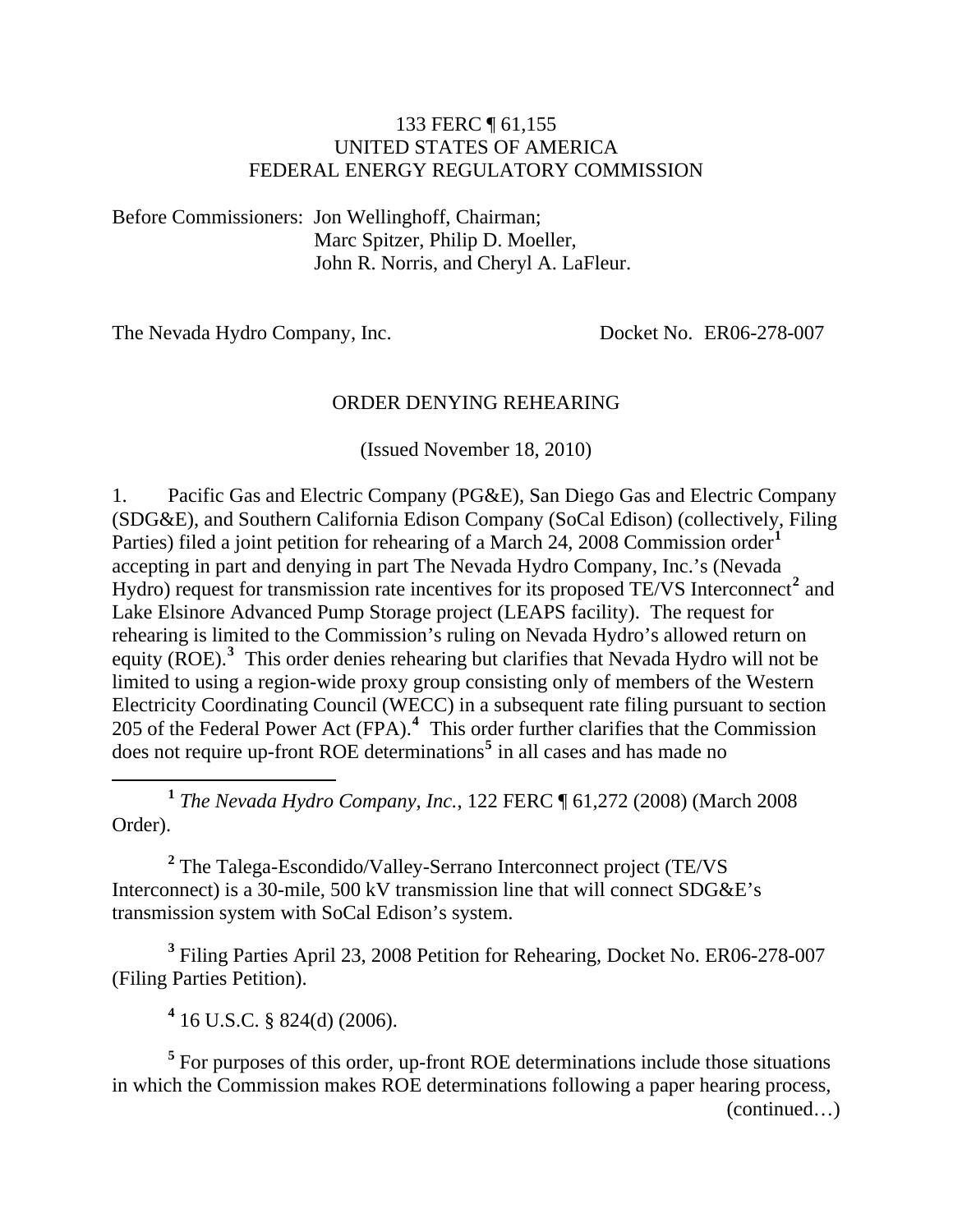determination whether to adopt an up-front ROE determination in connection with Nevada Hydro's anticipated section 205 filing.**<sup>6</sup>** Whether we will make an up-front ROE determination will depend on the facts and circumstances of the individual cases.

### **I. Background**

 $\overline{a}$ 

2. On December 1, 2005, as amended on December 22, 2005, Nevada Hydro submitted a filing, pursuant to section 205 of the FPA, to request approval of certain rate incentives that it states will enable it to attract financing for the LEAPS facility and the TE/VS Interconnect (Combined Project).On November 17, 2006, the Commission issued an order that deferred ruling on the merits of the rate incentives requested by Nevada Hydro, pending the submission of additional information.**[7](#page-1-0)** In particular, the CAISO was directed to convene a stakeholder process to explore primarily the operational/management aspect of Nevada Hydro's proposal for the LEAPS facility. On December 18, 2006, and May 1, 2007, Nevada Hydro and the CAISO submitted compliance filings in response to the November 2006 Order.

3. The March 2008 Order accepted Nevada Hydro's requested rate incentives for the proposed TE/VS Interconnect, granting it an incentive equity return set within the upper end of the zone of reasonableness to be determined through a subsequent proceeding under section 205 of the FPA and a hypothetical 50 percent equity/50 percent debt capital structure during the construction period. However, the Commission denied Nevada Hydro's request for full recovery of Construction Work in Progress (CWIP), abandonment costs and a three-year rate moratorium. The Commission also found that the LEAPS facility could not be operated and/or managed by CAISO or functionalized as

as well as situations in which the ROE determination is made on the basis of a review of a party's filing and any protests.

<sup>6</sup> On April 21, 2008, the California Independent System Operator Corporation (CAISO) filed a Motion for Clarification of the March 2008 Order. The Commission granted the CAISO's request for clarification in an order issued November 2, 2009. *Nevada Hydro Company, Inc.; Cal. Ind. Sys. Operator Corp.*, 129 FERC ¶ 61,098 (2009).

<span id="page-1-0"></span>**<sup>7</sup>** *The Nevada Hydro Company, Inc.*, 117 FERC ¶ 61,204 (2006) (November 2006 Order). The procedural history from the date of Nevada Hydro's initial filing to the issuance of the November 2006 Order is set forth in the November 2006 Order.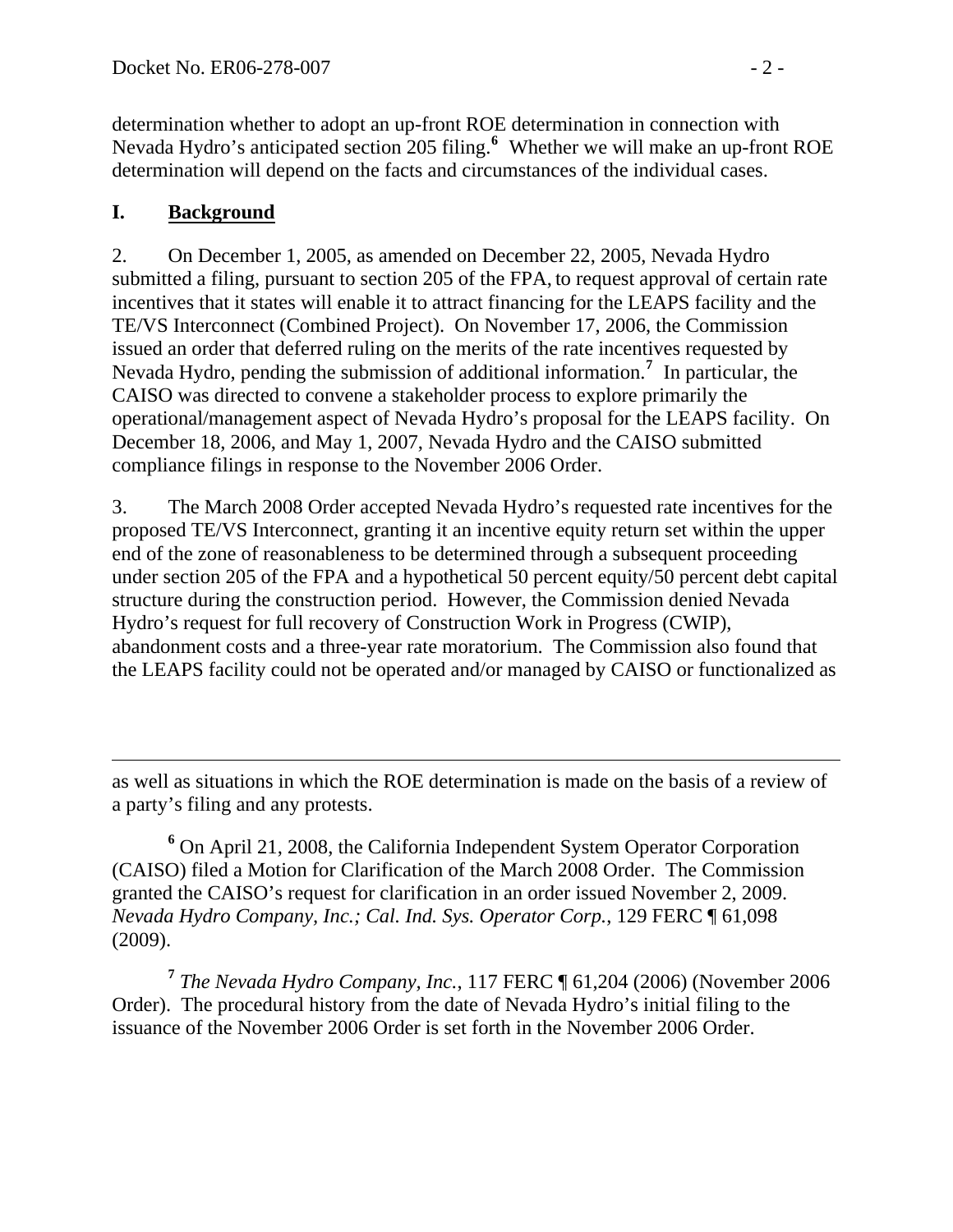transmission for rate recovery purposes.**<sup>8</sup>** The Commission also determined that the LEAPS facility was ineligible for incentive rate treatment pursuant to Order No. 679.**<sup>9</sup>**

### **II. Request for Rehearing**

4. The Filing Parties argue that the Commission erred by: (1) directing Nevada Hydro to use a proxy group excluding utilities located outside of the WECC; and (2) mandating the use of an up-front ROE determination methodology in Nevada Hydro's subsequent FPA section 205 filing to implement rates for the TE/VS Interconnect.**[10](#page-2-0)** No other issues were raised by the Filing Parties' request for rehearing and no other requests for rehearing were filed.

### **A. Regional Proxy Groups**

5. The Filing Parties state that the use of regional proxy groups distorts the discounted cash flow analysis (DCF) of the comparable group of utilities used to gauge an applicant's requested ROE. In particular, the Filing Parties argue that the WECC region-wide proxy group fails to include all of the relevant risk factors facing a utility, belying the applicant's true cost of equity. Specifically, the Filing Parties note that western utilities operate under different market structures, rely on different portfolios of power supply resources, experience diverse climates, and are sometimes governed by different market rules.<sup>[11](#page-2-1)</sup> Instead of a regional proxy group, the Filing Parties urge the Commission to either adopt a national sample or eliminate its requirement of a WECC-only proxy group.<sup>[12](#page-2-2)</sup>

#### **Commission Determination**

6. Our primary finding in the March 2008 Order was that, based on the evidence provided by Nevada Hydro, the Commission was unable to conclude that Nevada

**<sup>8</sup>** *See* March 2008 Order, 122 FERC ¶ 61,272 at P 1.

<span id="page-2-0"></span>**<sup>9</sup>** *Promoting Transmission Investment through Pricing Reform*, Order No. 679, FERC Stats. & Regs. ¶ 31,222, *order on reh'g*, Order No. 679-A, FERC Stats. & Regs. ¶ 31,236 (2006), *order on reh'g*, 119 FERC ¶ 61,062 (2007).

**<sup>10</sup>** Filing Parties Petition at 6-7.

<span id="page-2-1"></span>**<sup>11</sup>** *Id.* at 11-12.

<span id="page-2-2"></span>**<sup>12</sup>** *Id.* at 16-17.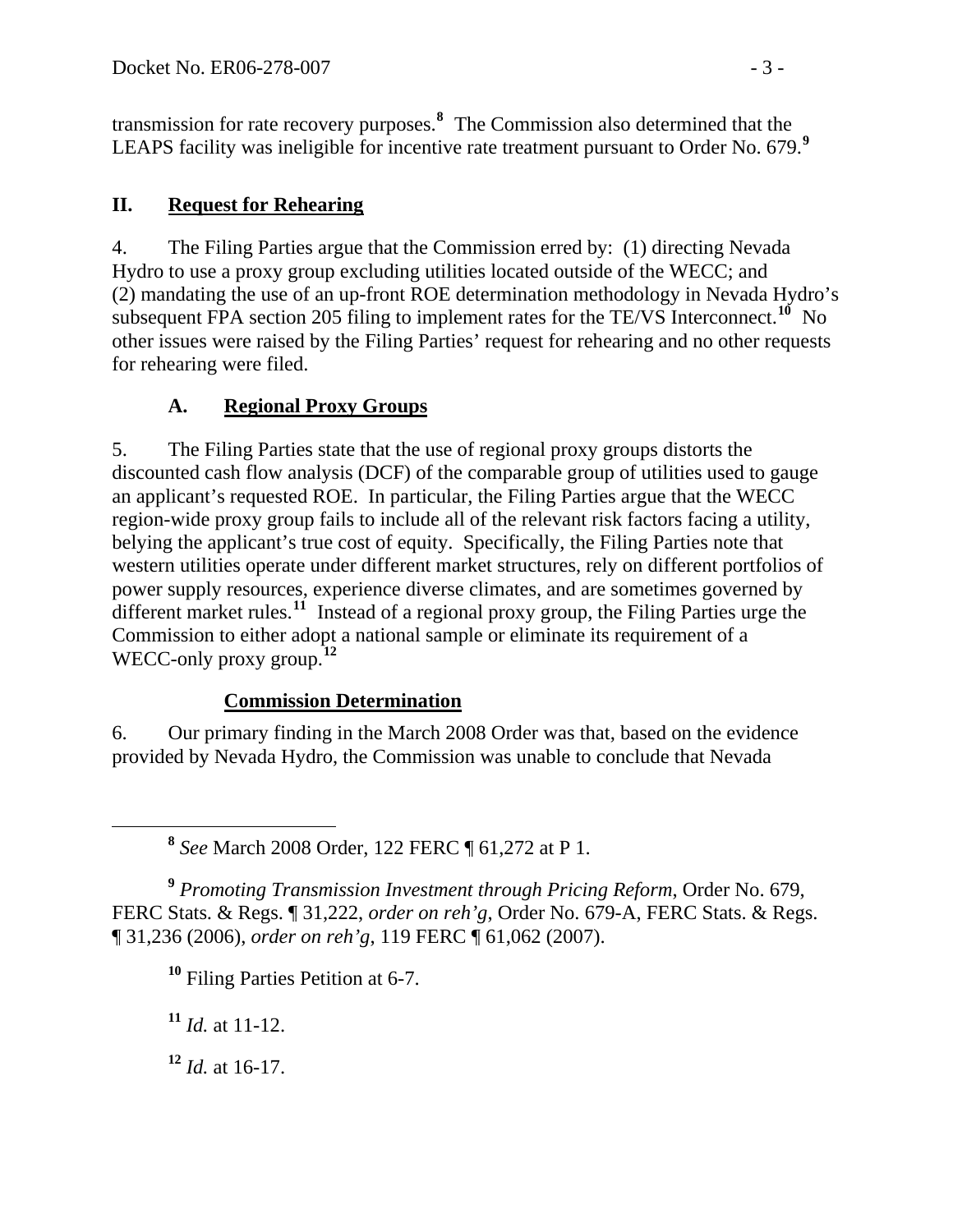Hydro's requested returns are within the range of reasonable returns.**<sup>13</sup>** We further concluded that Nevada Hydro has not provided sufficient evidence in support of its proposed proxy group.**<sup>14</sup>**

7. In a concurrently issued order on rehearing in the *Atlantic Path 15* proceeding, we clarify our policy on proxy group composition.**[15](#page-3-0)** As explained in that order, the Commission's obligation is to ensure that a filing company's proxy group consists of companies with comparable risks to those facing the applicant.**[16](#page-3-1)** While geographic proximity may be a relevant factor in identifying companies with comparable risks, it is not the sole basis for inclusion of companies in a proxy group. Thus, the Commission will not mandate that a proxy group must be composed of companies in the same geographic region as the filing company.

8. Elaborating on this point, we also note in today's *Atlantic Path 15* rehearing order:

> [T]he question of which companies should be included in a proxy group is properly resolved based on the facts and circumstances of each case. In some cases, a filing company may rely solely on companies in its region to form a proxy group and to perform its DCF analysis, after demonstrating that these companies have comparable risk to the filing company. In other cases, a filing company may identify companies with comparable risk by looking beyond its geographic region. The filing company must, of course, fully support its choice of a proxy group, and intervenors are free to challenge the reasonableness of the filing company's choice.**[17](#page-3-2)**

We decline to prejudge the proxy group that Nevada Hydro should utilize when Nevada Hydro submits its FPA section 205 filing to establish its rates and proposed ROE for the TE/VS Interconnect.

**<sup>13</sup>** March 2008 Order, 122 FERC ¶ 61,272 at P 46.

<span id="page-3-1"></span><span id="page-3-0"></span>**<sup>14</sup>** *Id.* (citing *Trans-Allegheny Interstate Line, Co.*, 119 FERC ¶ 61,219, at P 40 (2007)).

**<sup>15</sup>** *Atlantic Path 15, LLC*, 133 FERC ¶ 61,153 (2010).

**<sup>16</sup>** *See id.* P 13.

<span id="page-3-2"></span> $17$  *Id.* P 14.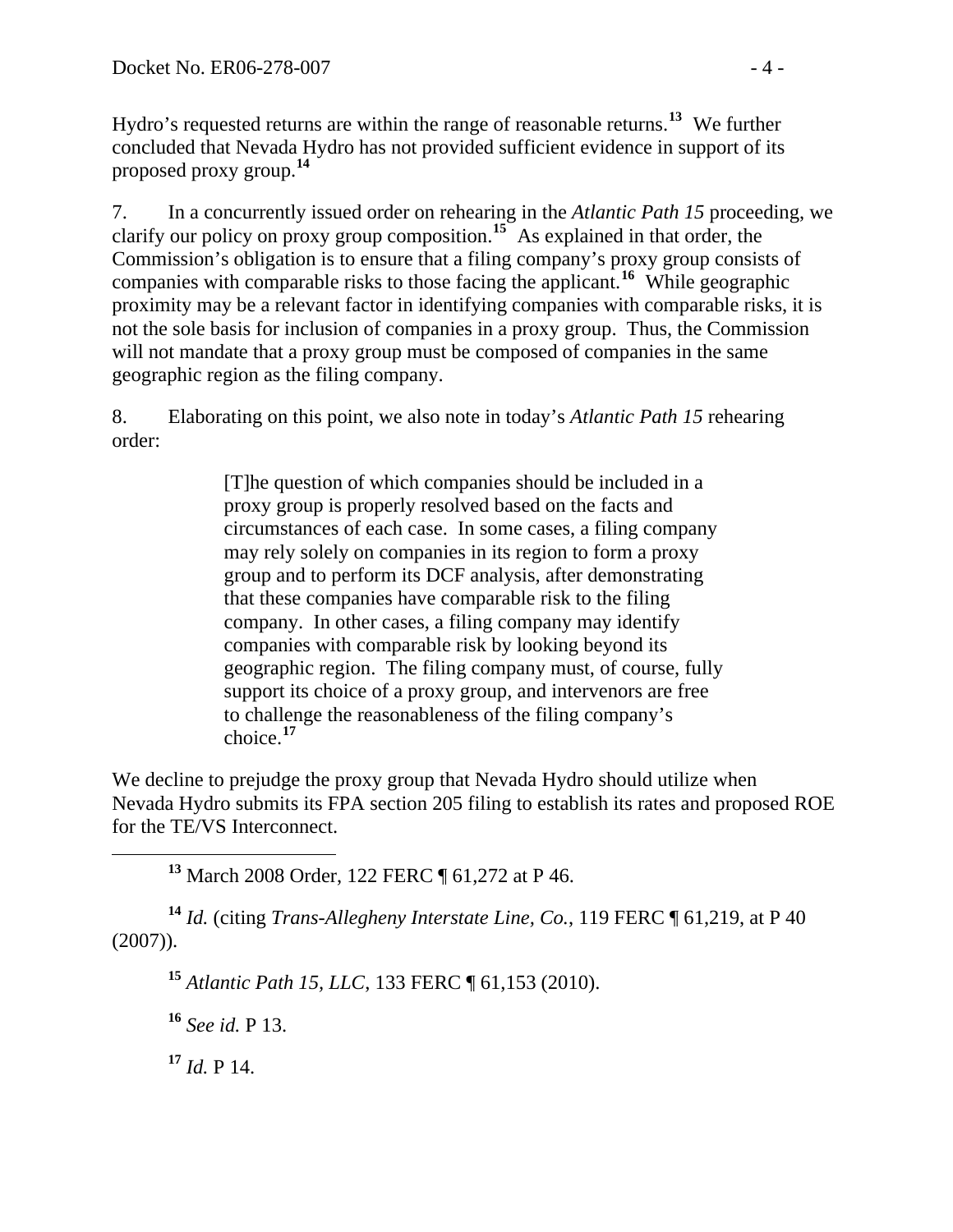9. Accordingly, the Filing Parties' request for rehearing is denied. The Commission will address the reasonableness of a proxy group in the course of Nevada Hydro making a FPA section 205 filing to establish its rates and proposed ROE for the TE/VS Interconnect.

# **B. Up-Front ROE Determination**

10. The Filing Parties also argue that the Commission should not mandate the use of an up-front ROE determination in Nevada Hydro's subsequent FPA section 205 filing to implement its rates for the TE/VS Interconnect.**[18](#page-4-0)** While entities seeking incentive rate treatment may benefit from quick ROE decisions in order to finance their projects, the Filing Parties consider this rationale inapplicable to general rate cases, where according to Filing Parties, filing parties do not face pressing financing needs.

11. Second, the Filing Parties posit that applicants in general rate cases that are willing to undergo the scrutiny of a hearing should be able to develop their own proxy group. Third, the Filing Parties contend that a difference exists between the focus of a general rate case and an incentive rate case, and that this difference requires different procedures. The Filing Parties describe the focus of an incentives case as ensuring that ROE does not exceed the range of reasonable returns. On the other hand, they believe that the focus of a general rate case is to establish a range of reasonable returns and to place the ROE of the applicant within that range. In general rate cases, the Filing Parties urge that the inquiry requires a more tailored analysis of the comparable group. The Filing Parties also argue that applicants that are willing to forego the benefits of an up-front ROE analysis should have the flexibility to propose alternative screening criteria from those set forth in *Atlantic Path 15*.

## **Commission Determination**

12. In response to Filing Parties argument that we should not require an up-front ROE determination in Nevada Hydro's subsequent FPA section 205 filing, we clarify that our decision to make an up-front ROE determination will depend on the facts and circumstances of each individual case. The Commission also finds that it would be premature to decide at this time how we will proceed in processing Nevada Hydro's FPA section 205 filing

<span id="page-4-0"></span>13. Nonetheless, we affirm that the Commission retains discretion to make up-front ROE determinations if the record before it is sufficient to make such a summary finding. Recently, in *Pioneer Transmission LLC*,<sup>[19](#page-4-1)</sup> the Commission rejected the claim that it must

**<sup>18</sup>** Filing Parties Petition at 17.

<span id="page-4-1"></span>**<sup>19</sup>** 130 FERC ¶ 61,044 (2010) (*Pioneer*).